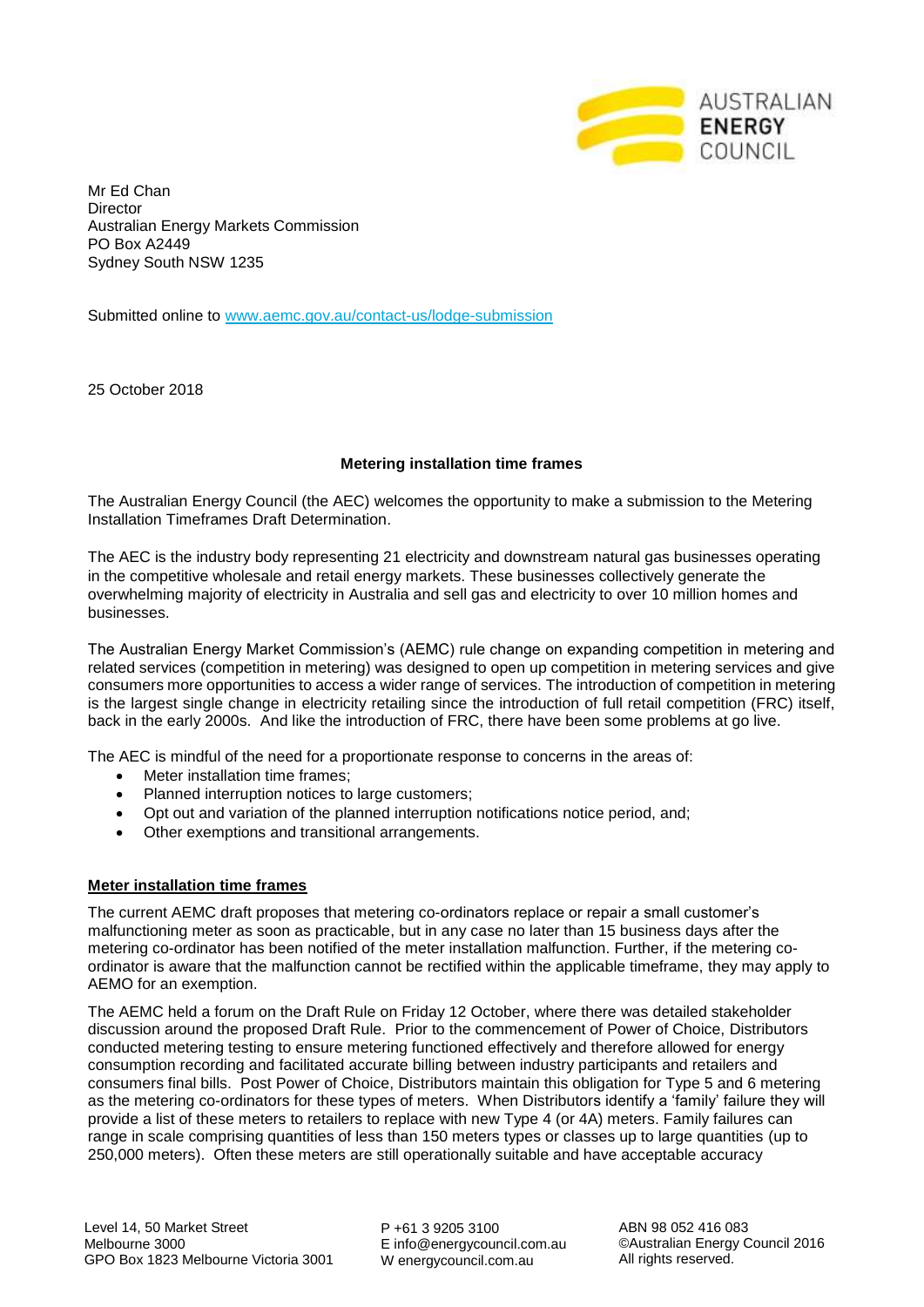performance but are deteriorating and require replacement in a reasonable timeframe before complete failure.

Currently there is no regulatory obligation on Distributors as to when to inform retailers of these meter malfunctions. Hence, retailers receive lists on ad hoc basis and can receive no lists for a period of time or alternatively may receive multiple lists in a short period<sup>1</sup>.

*[file:///C:/Users/A133860/Downloads/Retailer%20and%20meter%20services%20provider%20handbook.](file:///C:/Users/A133860/Downloads/Retailer%20and%20meter%20services%20provider%20handbook.pdf) [pdf](file:///C:/Users/A133860/Downloads/Retailer%20and%20meter%20services%20provider%20handbook.pdf)*).

The AEC supports the regulatory obligation that metering co-ordinators notify and discuss arrangements for a rectification plan that is acceptable to AEMO for large family failure situations, and/or that retailers work with their metering co-ordinators replace small family failures as soon as practicable. However, the AEC does not believe the obligation to replace a malfunctioned family failure type 5 or 6 meter type by no later than 15 business days is an appropriate obligation for these types of Distributor initiated meter replacement programs. Depending on the type of fault identified by the Distributors, retailers, through commercial agreements with their metering co-ordinators, are incentivised to carry out work based on meters with the highest risk of breakdown. The incentive is based on the role of retailers, and includes:

- From a customer experience perspective, customers receive accurate and timely billing.
- From a market settlement perspective, retailers can validate and pay accurate network costs they incur on behalf of their customers.
- From a market settlement perspective, retailers can accurately purchase energy in the wholesale market to match their customers' loads.

The AEC propose that these types of meter replacements, where there is minimal customer impact prior to the replacement can be efficiently carried out within scheduling windows, rather than specific appointments, and will be captured in metering co-ordinators' rectification plans to AEMO. In addition, affected customers will continue to be protected by appropriate notification obligations, including Planned Interruption Notices, once the meter at their home or small business has been scheduled to be replaced. Retailers will continue to replace meters as soon as practically possible where a meter malfunction has resulted with a customer being left off supply. This does not require a rule in order for this timeframe to be met. The AEC propose that the Draft Rule be amended to reflect this.

# **Planned Interruption Notices (PIN) required to large customers:**

The AEC recommends the amendment to rule 59C(8) of the NERR to exclude the application of the rule to 'large customers'. The reasons for this recommendation being:

- The National Energy Customer Framework is intended to provide protection to small customers. Large commercial and industrial consumers have sufficient resourcing and bargaining power to uphold their own interests.
- Large customers will not materially benefit from the interruption notification requirements because the majority of large sites have current transformer (CT) meters installed, which do not require supply interruptions for metering works.
- Metering installation and repairs have never been an issue in the past. The large customer market has been managing meter churn and meter maintenance for decades, as Retailers have been managing this activity prior to Power of Choice go-live under its "Responsible Person" obligations. As such this practice has become a business-as-usual activity.

È,

<sup>1</sup> *Refer to end of page 59 of SAPN Retailer and Meter Services Provider Handbook, Dec 2017, <file:///C:/Users/A133860/Downloads/Retailer%20and%20meter%20services%20provider%20handbook.pdf>*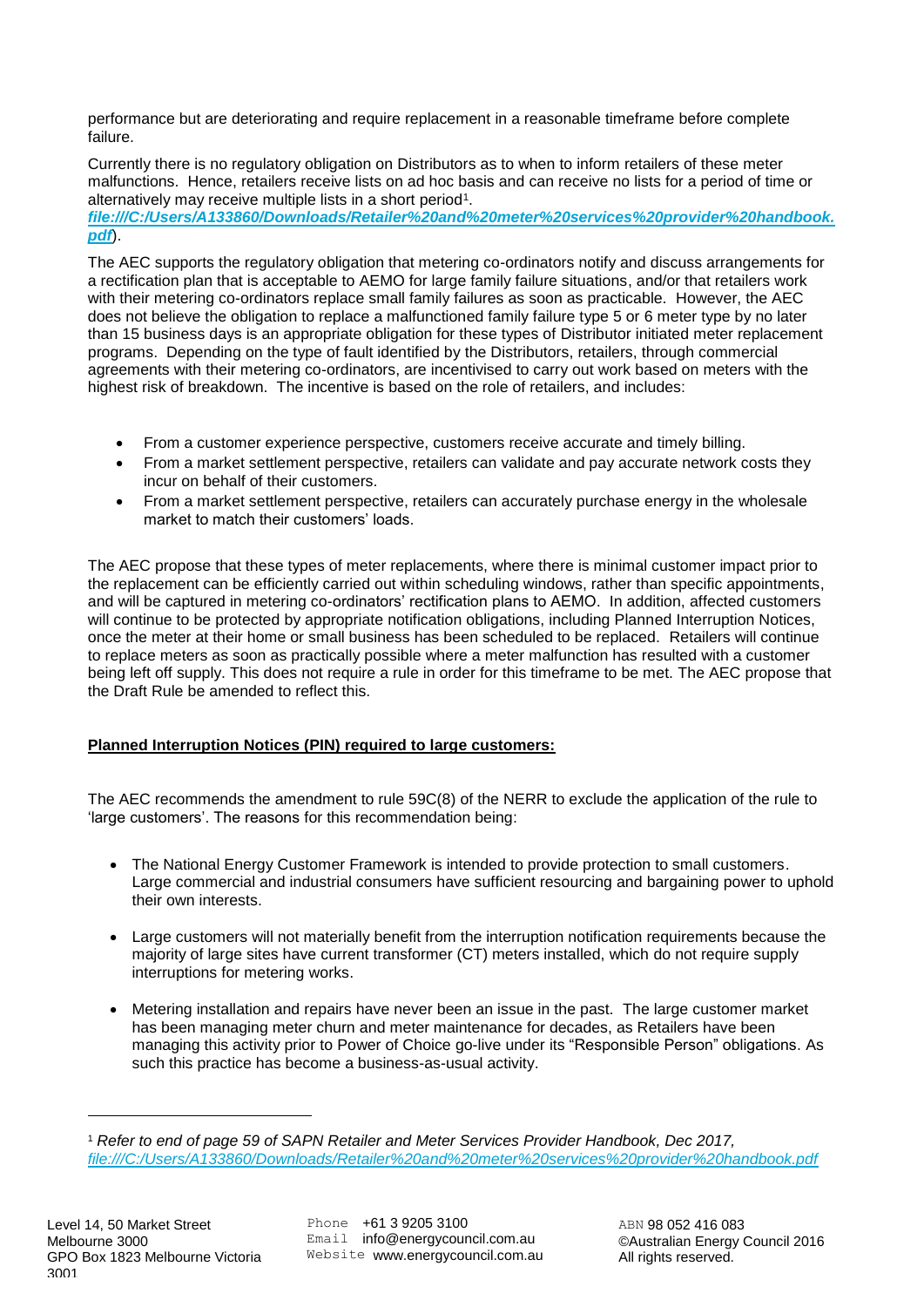# **Opt-out/variation of PIN notice period:**

The AEC supports the proposed rule 59C(1) of the NERR and therefore, of the view, the proposed rule 99(A)1 should not apply in this instance as it negates the need to inform the distributor of a planned interruption if the customer has already provided consent. The reasons for this recommendation are set out below:

- The rationale behind this requirement was to ensure the Distributor is aware of the *Retailer Planned Interruption* in order to address customers query during an outage. However in this case the customer has already provided consent to the interruption.
- Practically, there is no evidence till date that Distributors are using this information (since the rule went live from 1st Dec 2017) and hence even if there is a *Retailer Planned Interruption* is scheduled for the date, on receipt of a call from the customer, Distributors are already managing this process by attending the site regardless.
- It adds to the running operation cost (times 40+ retailers) with no added advantage to the consumer, and yet it potentially adds significant cost and operationally inefficiency.

The AEC recommend that the drafting of rule 99A(1)(a)(ii) be amended to clearly articulate that the retailer has a requirement to host a 24 hour line in relation to interruptions, not for any enquiry a customer may have. As retailers have said during the consultations, where a customer calls at 10pm because they have no power, retailers are happy to assist the customer. However, in terms of a customer who calls at 10pm because they have an enquiry relating to their planned interruption notice and changing their appointment, this request will require business hours contact with the metering coordinator's installer in order to facilitate the change of time, and is therefore not able to be processed at 10pm. Those retailers offering an afterhours general enquiries line may offer thee extended services, but the market can decide.

Therefore the AEC recommend 99A(1) to be only applicable under normal circumstances where no customer consent has been received or if a customer has life support requirement.

### **Adoption of the B2B framework:**

AEMO's B2B e-hub supports and facilitates communications between different parties involved in providing services which involve metering. The AEC supports the draft NER where it specifically obligates retailers and Distributors to must use AEMO's B2B e-hub to coordinate key stages of the installation of a small customer's meter, unless another method has been agreed between all parties.

Since AEMC Final Rule Determination, National Electricity Amendment (Updating the electricity B2B framework) Rule 2016 went live from 1st December 2017, B2B e-hub has been inconsistently used by various jurisdictions. With the new proposed (stricter) SLAs that Retailers and Distributors will now be subject to, an improved and consistent B2B framework will be a significant step forward. The key differences are:

- South Australian does not support some of the transactions under the B2B e-hub due to traditional/legacy systems in place, creating inefficiency in the national framework. This not only causes operational gaps for retailers operating in multiple jurisdictions, but also causes customer concerns as Retailers are unable to address their queries due to lack of visibility and lack of control in the end-to-end process.
- New South Wales do not support specific transactions of the B2B e-hub in order to communicate with the Retailers. This presumably causes the same issues as in South Australia however at a different level of visibility due to the existence of ASP scheme in NSW.

Phone +61 3 9205 3100 Email info@energycouncil.com.au Website www.energycouncil.com.au

ABN 98 052 416 083 ©Australian Energy Council 2016 All rights reserved.